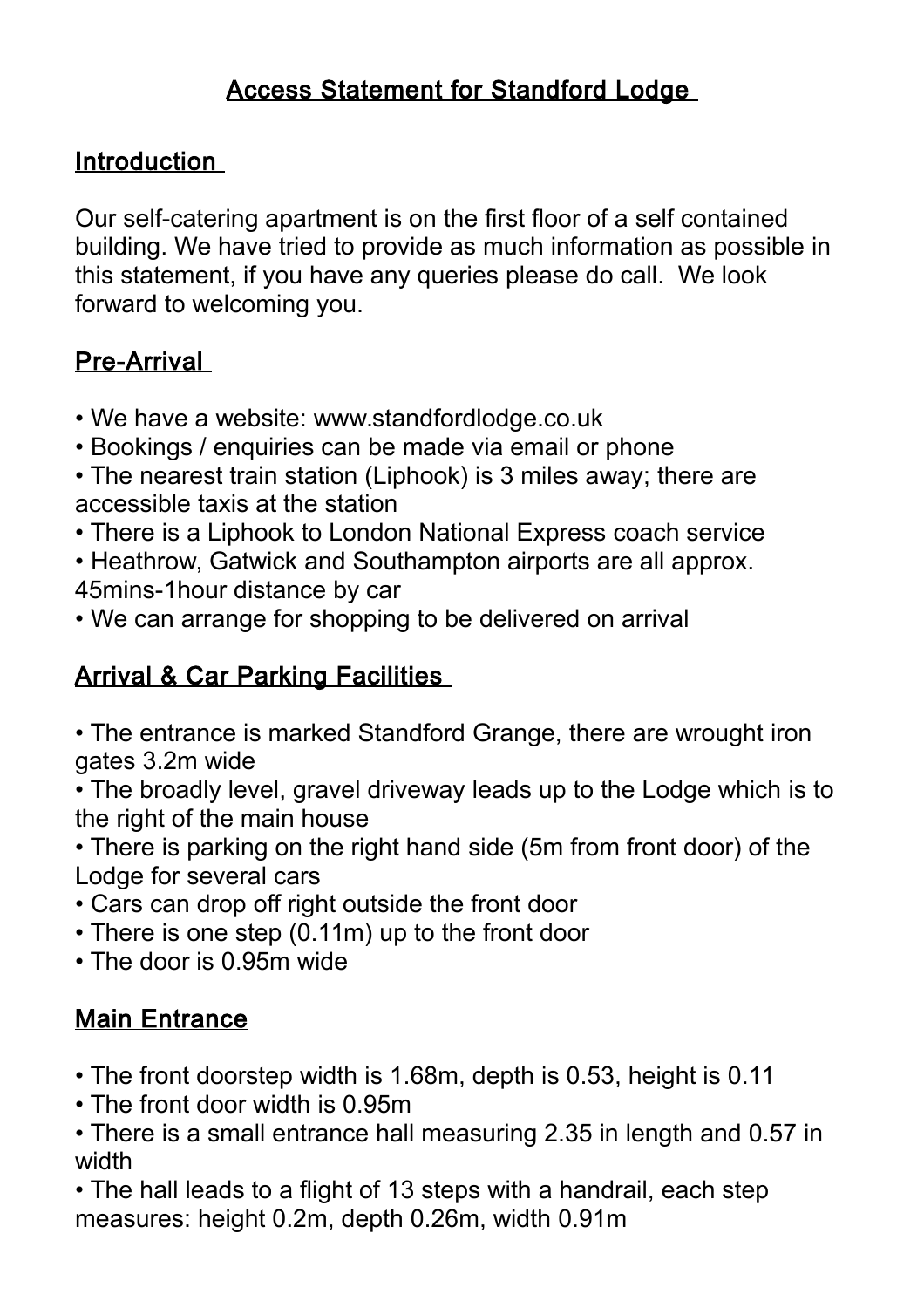• At the top of the stairs is a landing measuring 3.53x3.13m

• The measurements of all the other rooms are on the floor plan which is on the website on the extra facilities page

## Leisure Facilities

• There is shared use of a games room with table tennis, pool table, football table and various gym equipment

• A large range of baby/toddler equipment and toys/dvds are available

# Outdoor Facilities

- Small secluded garden with garden furniture and BBQ
- Also there is access to fields and woodlands

## Bedrooms & Sleeping Areas

- There is a king size bedroom with ensuite bathroom
- There is a twin bedroom with a separate shower room/wc
- There is a double oak futon bed in the sun room

# Bathroom, Shower-room & WC [Ensuite & Shared]

• There is an ensuite bathroom with bath (with rails) and overhead shower, wc and large basin

• There is a separate shower room with a double power shower, wc and basin. The step up into the shower measures 0.29

# Kitchen

• Large, fully equipped kitchen/breakfast room with intergrated double oven, gas hob, microwave, fridge, freezer, dishwasher, washing machine and tumble dryer.

• There is a table and four chairs (high chair available)

# Additional Information

- No smoking
- No pets